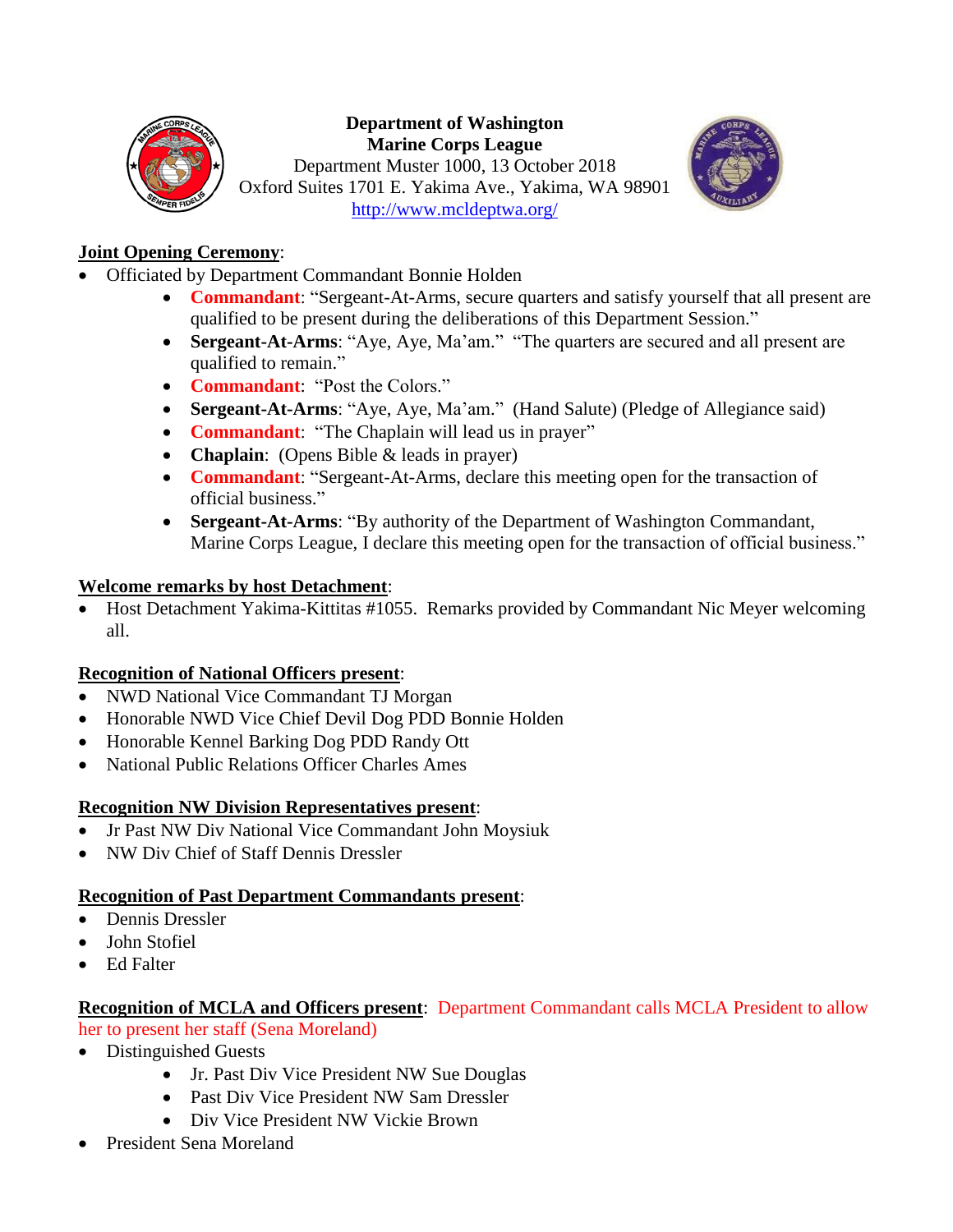- Sr Vice Rebecca Corpuz
- Jr Vice Vickie Brown
- Judge Advocate Sandy Falter
- Jr Past President Susan Douglas
- Secretary/Treasurer Jaci Kruse
- Chaplain Sam Dressler
- Captain of the Guard Carol Lucei
- Historian Vickie Brown
- Past Department Presidents present
	- Sam Dressler
	- Paulie Stofiel
	- Jane Montgomery
	- Sandy Falter

# Department Commandant excuses MCLA at this time

### **Recognition of Recipients of NW Division Marine of the Year present**:

- TJ Morgan
- John Moysiuk

# **Recognition of Recipients of Department Marine of the Year present**:

- Dennis Dressler
- John Stofiel
- Randy Ott
- Bonnie Holden
- John Moysiuk
- Mark Schildknecht

# **Recognition of "First Timers" to Department meeting**:

• 3 First Timers included: Tommy Watson 1043; Paul Burton, 336; Robert Longcrane, 531.

# **Roll Call of Officers present**:

- Commandant Bonnie Holden
- Sr Vice Commandant TJ Morgan
- Jr Vice Commandant George Hilbish II
- Judge Advocate John Moysiuk
- Chaplain Dennis Dressler
- Sergeant-At-Arms Mark Schildknecht
- Paymaster Bill Hauser
- Adjutant Randy Ott
- Jr Past Commandant James Renton (Excused)

# **Minutes of previous meeting**:

- Commandant: I will entertain a motion to accept the minutes as previously published.
- Marine John Stofiel submitted motion, Marine Don Nilson seconded and Membership voted in acceptance of minutes as published.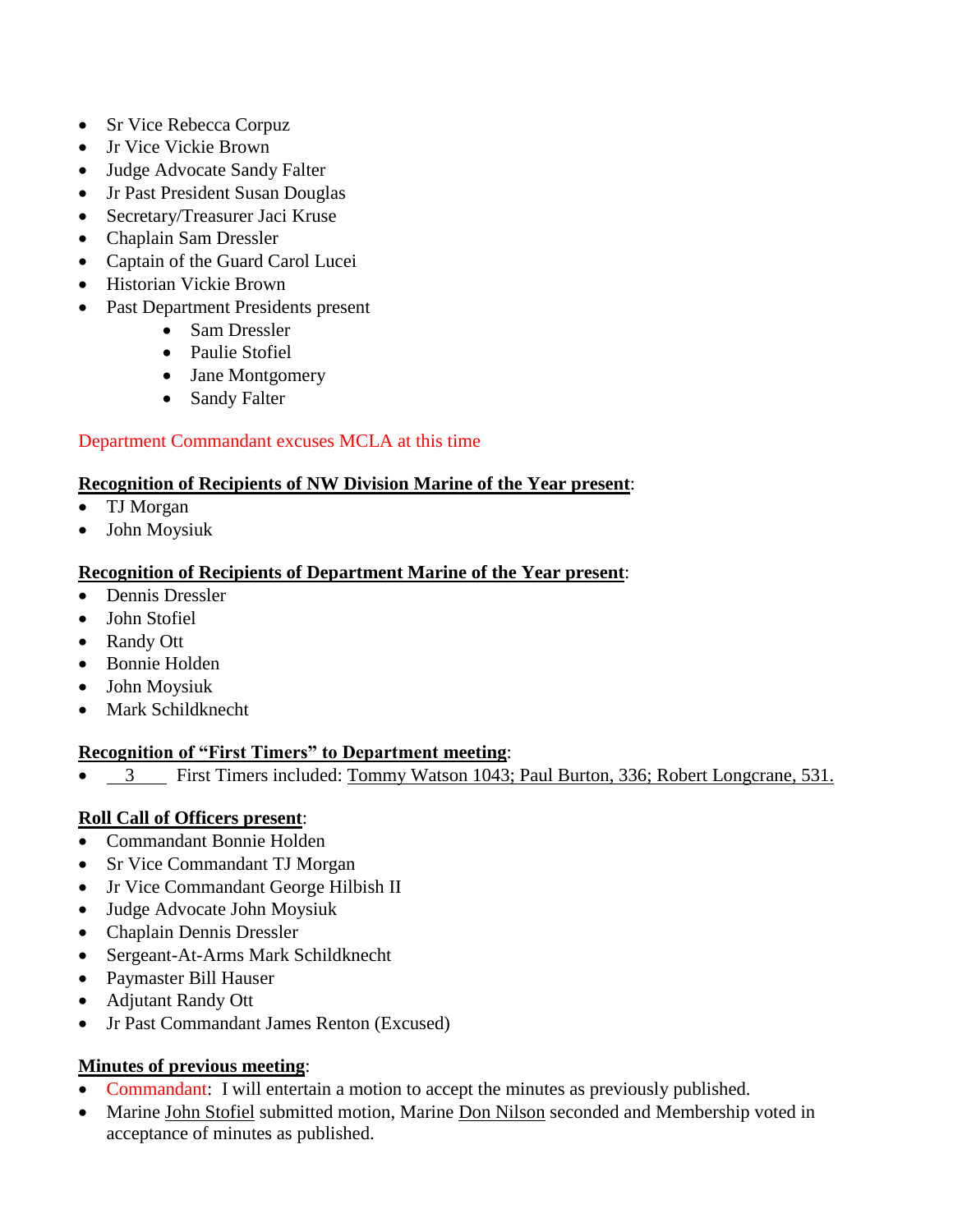### **Correspondence**:

• National Roster Updates for PLM and Status. Received six reports.

**Adjutants Report**: Randy Ott – Hard Copy submitted on the back table and electronic copy has been submitted for the Department website.

- Report of Officer Installations (ROI). Note: When filling out your ROI for your Detachment ensure that all information is completed. An electronic copy has been forwarded to all Detachment Commandants and Adjutants to make it easier to type in the information which ultimately makes it easier to read for all. It should be noted that a copy of the completed ROI is to be sent to the Department Adjutant once Detachment Officers have been elected and sworn into their officers. **An ROI filled out in its entirety is REQUIRED whenever any officer of a Detachment is replaced whether they are elected or appointed.** The Department Adjutant will forward the original to National, a copy to NWD, and retain a copy for the Department records. The ROI is used at National to enter up-to-date Detachment information in the membership database and is also used to update information on the National Locator's page for each Detachment and Department.
- **Washington Secretary of State**: (Status of each Detachment)
	- Secretary of State Corporations Division, 801 Capitol Way South, PO Box 40234, Olympia, WA 98504-0234 360-725-0377
	- Washington Secretary of State filing. Department and 16 Detachments are current. **Captain Daniel B. Bartle Det #1335 formerly Whatcom County Det #1335 is still reflecting their original name on the state UBI records and needs to submit a name change with SOS to address this for tax purpose safeguards.** There are currently no Secretary of State filing currently expired! Web search on UBI #s:<http://www.sos.wa.gov/corps/search.aspx>

| DETACHMENT                                | UBI #     | <b>INCORP</b> | <b>EXPDATE</b> | <b>DISSOLUTION</b>                |
|-------------------------------------------|-----------|---------------|----------------|-----------------------------------|
| Dept. of WA                               | 601587317 | 051047        | 053118         |                                   |
| Puget Sound #336                          | 602917923 | 042309        | 043018         |                                   |
| Tri-Cities #337                           | 602119092 | 032601        | 033118         | Delinquent                        |
| Twin Harbors #442                         | 601830219 | 102583        | 103118         |                                   |
| Olympia #482                              | 602148515 | 082701        | 083118         |                                   |
| Pierce County #504                        | 601804132 | 070797        | 073102         | Files w/Alt Status                |
| Olympic Peninsula #531                    | 602992577 | 022810        | 022819         |                                   |
| Melvin M Smith #586                       | 601309349 | 032791        | 033119         |                                   |
| Columbia River #826                       | 601492208 | 090393        | 093018         |                                   |
| Mt. St. Helen's #889                      | 601589728 | 112194        | 113017         | Delinquent                        |
| MT. Olympus #897                          | 601974685 | 081799        | 083118         |                                   |
| Skagit Valley Det. #1043                  | 602005244 | 011000        | 013119         |                                   |
| Yakima Kittitas Valley #1055              | 602072701 | 092500        | 093017         | <b>ADMINISTRATIVELY DISSOLVED</b> |
| Cpl Joseph P Bier #1119                   | 602240331 | 100702        | 103118         |                                   |
| Maj. Megan McClung #1210<br>٠             | 602617910 | 060910        | 053118         | <b>Folding Charter</b>            |
| Capt Daniel B. Bartle Det #1335 602952869 |           | 090909        | 093018         |                                   |
| Col. Richard Francisco #1451              | 604143319 | 062717        | 063018         |                                   |

• **Internal Revenue Service**: The IRS e-Postcard 990 filing. To check your status go to: [https://apps.irs.gov/app/eos/ePostSearch.do?dispatchMethod=navigateSearch&pathName=forward](https://apps.irs.gov/app/eos/ePostSearch.do?dispatchMethod=navigateSearch&pathName=forwardToEpostSearch&searchChoice=ePostcard) [ToEpostSearch&searchChoice=ePostcard](https://apps.irs.gov/app/eos/ePostSearch.do?dispatchMethod=navigateSearch&pathName=forwardToEpostSearch&searchChoice=ePostcard)

Enter your Detachment EIN: 91-XXXXXXX then click on next, On the next page a box will open up, and show: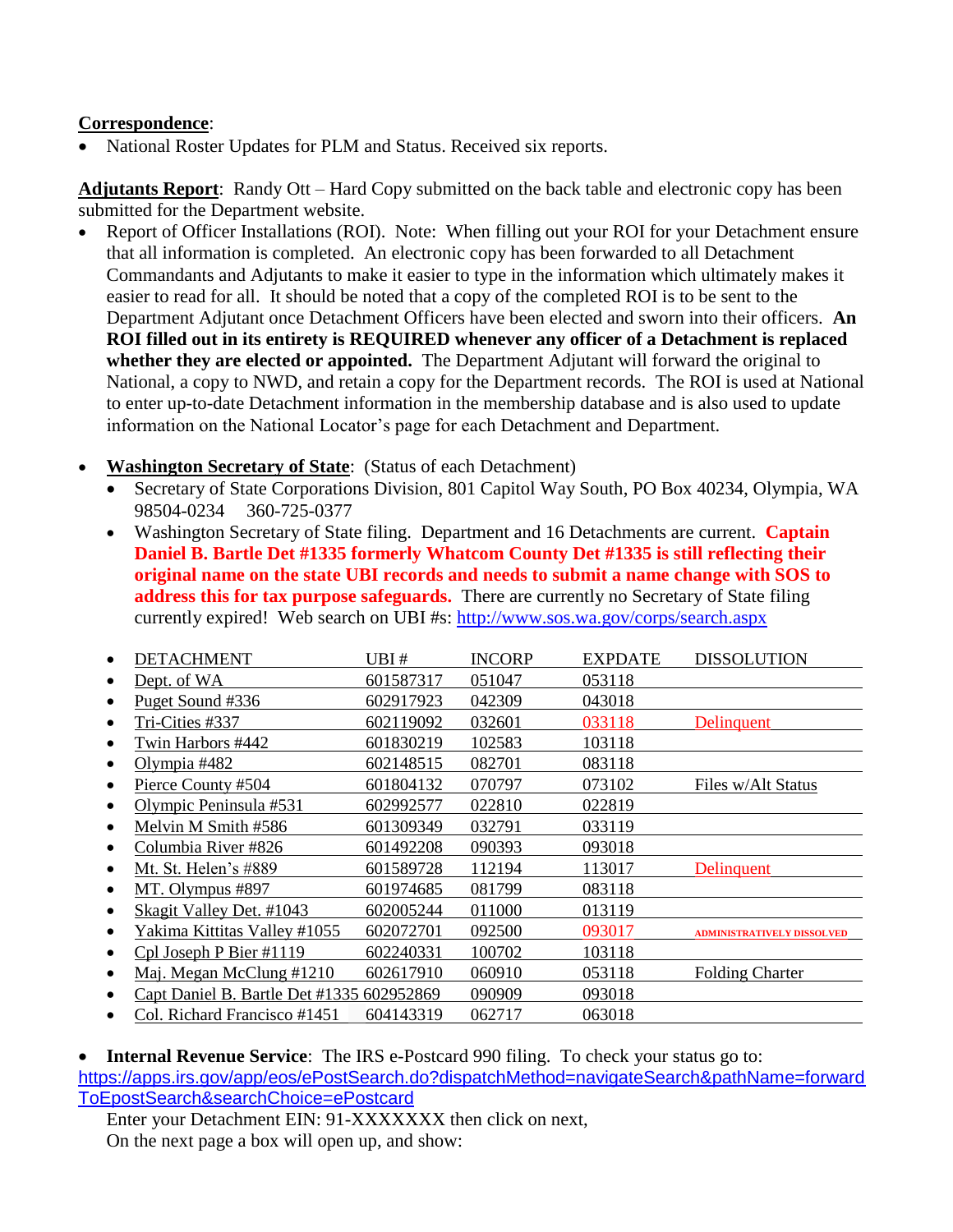Login ID Type: Exempt Organization Login ID 91053336404 [This number could vary, but go with what they give you] Organization Name MARINE CORPS LEAGUE In the box enter: Password Verify Password Enter your name, email and daytime phone # Click on next and follow the instructions provided.

• **IMPORTANT: This report is to be completed yearly.** Send a copy of the email you receive confirming your registration, print out a copy for your Adjutant/ Paymaster file and forward the email to Department Adjutant Randy Ott at [otterpops.ott.r@gmail.com](mailto:moysiukjl@hotmail.com) for the Department Admin files.

| <b>DETACHMENT</b>                          | EIN        | <b>TAX YR</b>   | <b>STAT</b> | <b>FILED</b> | <b>CONFIRM</b> |
|--------------------------------------------|------------|-----------------|-------------|--------------|----------------|
| Dept. of WA                                | 91-0533364 | 01/01-12/31     | Filed       | 2018         | 10/30/18       |
| Puget Sound #336                           | 91-1435694 | 07/01-06/30     | Overdue     | 2016         | 10/30/18       |
| Tri-Cities #337                            | 91-6087173 | 09/01-08/31     | Filed       | 2018         | 10/30/18       |
| Twin Harbors #442                          | 91-2053273 | 07/01-06/30     | Filed       | 2018         | 10/30/18       |
| Olympia #482                               | 91-2143220 | 07/01-06/30     | Filed       | 2018         | 10/30/18       |
| Pierce County #504                         | 91-1824633 | 07/01-06/30     | Filed       | 2018         | 10/30/18       |
| Olympic Peninsula #531                     | 91-1285018 | 07/01-06/30     | Overdue     | 2017         | 10/30/18       |
| Melvin M Smith #586                        | 91-1890134 | 07/01-06/30     | Filed       | 2018         | 10/30/18       |
| Columbia River #826                        | 91-1647649 | 07/01-06/30     | Filed       | 2018         | 10/30/18       |
| Mt. St. Helen's #889                       | 91-1650015 | 07/01-06/30     | Filed       | 2018         | 10/30/18       |
| Mt. Olympus #897                           | 91-2058115 | 07/01-06/30     | Filed       | 2018         | 10/30/18       |
| Skagit Valley Det. #1043                   | 91-2016335 | 07/01-06/30     | Filed       | 2018         | 10/30/18       |
| Yakima Kittitas Valley #1055               | 91-2049201 | 07/01-06/30     | Filed       | 2018         | 10/30/18       |
| Cpl Joseph P Bier #1119                    | 47-0890445 | 07/01-06/30     | Filed       | 2018         | 10/30/18       |
| Maj. Megan McClung #1210                   | 35-2253724 | $01/01 - 12/31$ | Filed       | 2018         | 10/30/18       |
| Capt Daniel B. Bartle Det #1335 80-0463568 |            | 07/01-06/30     | Overdue     | 2017         | 10/30/18       |
| Col. Richard Francisco #1451               | 82-2027836 | 07/01-06/30     | Filed       | 2018         | 10/30/18       |

**Paymasters Report**: Bill Hauser – Verbally given and electronic copy sent as well as a hard copy provided.

- Treasury report:
- When emailing the Department Paymaster please use **[bhauser1952@msn.com](mailto:bhauser1952@msn.com)**.
- Commandant: I will entertain a motion to accept the Paymasters Report as published. Marine Ed Falter submitted motion, Marine George Hilbish II seconded and Membership voted in acceptance of minutes as published.
- **Chaplain's Report**: Provided by Dennis Dressler: Since June's Convention, there have been  $\frac{4}{ }$ "Notices of Death" received from Detachments and forwarded to National Headquarters. The list below is based upon date of passing as opposed to when received from the Detachment Chaplain (or Adjutant or Commandant).
	- Theodore (Ted) Reynvaan May 13, 2018 Twin Harbors
		-

• Richard (Dick) Cease July 29, 2018 Melvin M. Smith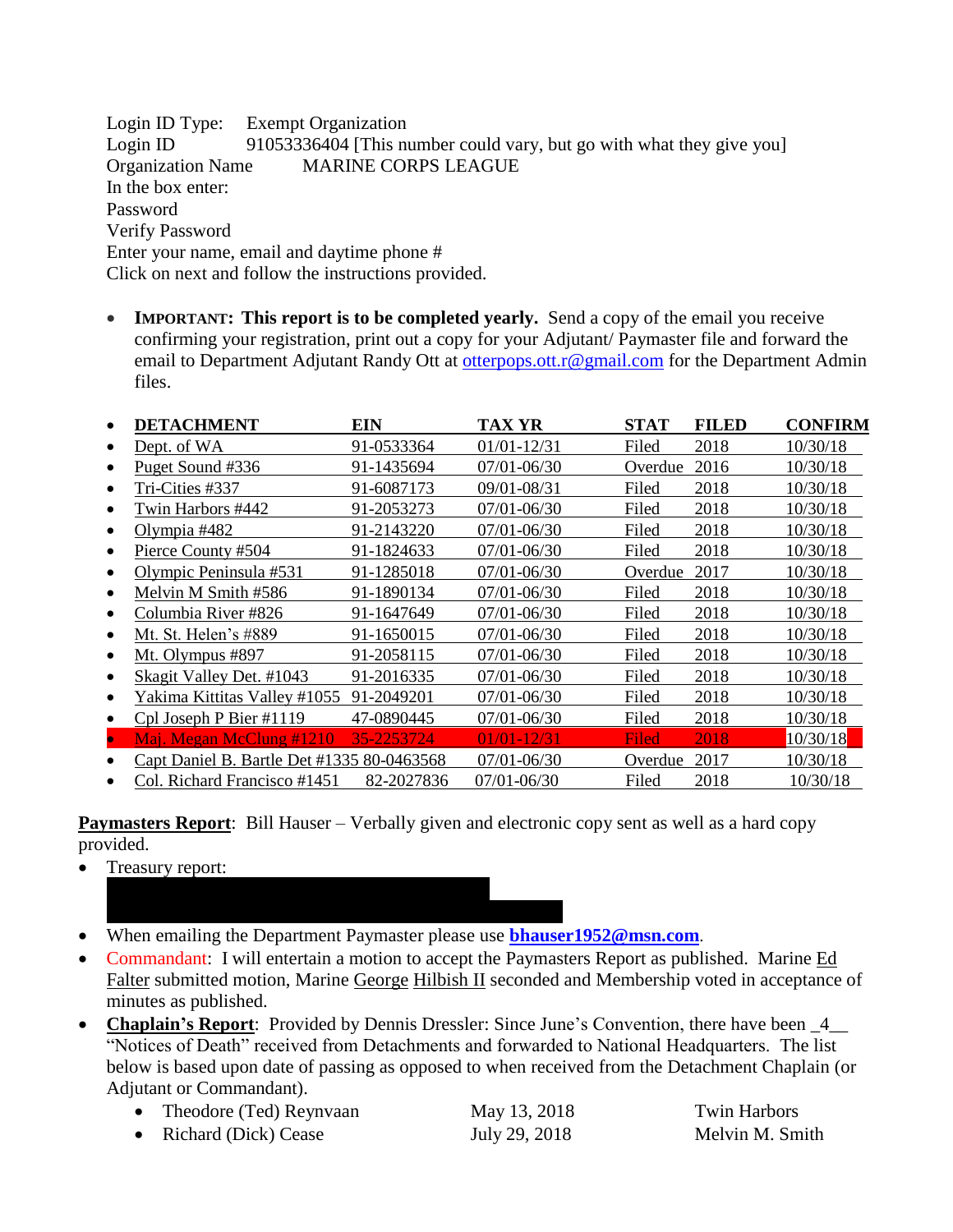| • Timothy E Savage   | August 5, 2018  | Melvin M. Smith |
|----------------------|-----------------|-----------------|
| • Charles J Louviere | August 11, 2018 | Columbia River  |

Melvin M. Smith

### **Sickness and in Distress**:

- Hank Melanson #586, Cancer.
- Bill Hilgartner, #826, Cancer and heart issues.
- Jim Nelson, #1451, Cancer.

# **Report of Officers**:

- Commandant: Bonnie Holden Report submitted electronically.
- Sr Vice Commandant: TJ Morgan –Report on fund raising for sending the Dept. Commandant to National Conventions.
- Jr Vice Commandant: George Hilbish II No report.
- Judge Advocate: John Moysiuk Report submitted electronically.
- Jr Past Commandant: James Renton No report.

# **Report of Detachment Commandants**:

- Puget Sound Det. #336: Mark Gorman Present- Electronic and hard copies provided.
- Tri-Cities Det. #337: Mike Ridgel –Present- No report.
- Twin Harbors Det. #442: Frank Perov Not present. No report.
- Olympia Det. #482: Jim Sims Not present. No report sent.
- Pierce County Det. #504: Charles Ames Present- Electronic and hard copies provided.
- Olympic Peninsula Det. #531: Bob Schneider Present- Electronic and hard copies provided.
- Melvin M Smith Det. #586: Randy Ott Present- Electronic and hard copies provided.
- Columbia River Det. #826: Bill Hauser Present- Electronic and hard copies provided.
- Mt. St. Helen's Det. #889: Donald Simmons Not present, electronically submitted.
- MT. Olympus Det. #897: Elvis "Guy" Iredale/Mark Schildknecht Present Electronically submitted and hard copies provided.
- Skagit Valley Det. #1043: Lee Schuirman Present- Electronic and hard copies provided.
- Yakima Kittitas Valley Det. #1055: Nicholas Myers Present- Electronic and hard copies provided.
- Cpl Joseph P Bier Det. #1119: Bob Broostrom Not present. No report sent.
- Maj. Megan McClung Det.  $\#1210$ : Ricardo Reyes Closing-Not present. No report sent.
- Captain Daniel B. Bartle Det #1335: Bruce Barton Not present. No report sent.
- Col. Richard Francisco #1451: Robert Gabelein/Don Nilson Present Report given, will submit an electronic copy.

# **Report of Standing Committees/Advisory Councils**:

- Credentials Committee: Bill Hauser (Convention) N/A
- Budget and Finance Committee: Bill Hauser & Bonnie Holden (Convention)  $N/A$
- Nominating Committee: Jr Past Dept Cmdt James Renton (Convention) –
- Rules Committee: Dept Judge Advocate John Moysiuk (Convention) N/A
- Bylaws Committee: Dept JA John Moysiuk (Convention)  $N/A$
- Audit Committee: George Hilbish, Bonnie Holden and Ed Falter (Convention) N/A
- Dept. Web Sergeant: TJ Morgan Present Researching into prices on the website. Up to date.
- Dept. Training Officer: Don Nilson Present, no report.
- Publications: Department Commandant James Renton Absent, no report.
- Public Relations Officer: Vacant –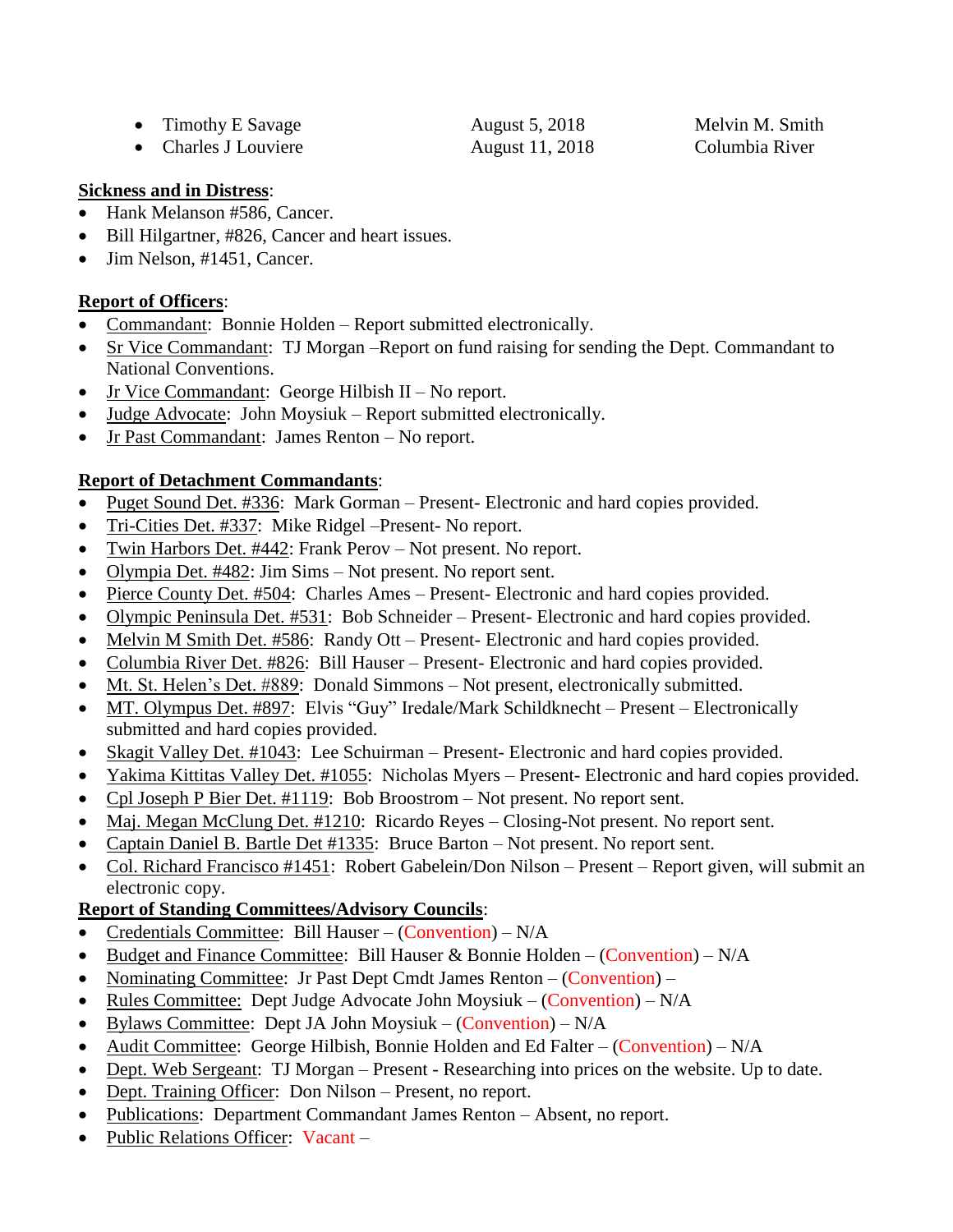- Membership Committee: Jr Vice Dept Cmdt George Hilbish II Present, No report.
- VAVS Committee: Rex Hopper Deputy VAVS report Absent.
- Awards/Citations: Randy Ott None to be given at this time.
- Americanism Committee: Bonnie Holden Electronic copy provided. The website link is [https://www.mclnational.org/uploads/1/0/3/1/103183322/americanism\\_criteria\\_2017.pdf.](https://www.mclnational.org/uploads/1/0/3/1/103183322/americanism_criteria_2017.pdf) I would like to see more Detachments submit a book as it shows what you are doing.
- Legislative Committee: Ev Brown Absent, no report.
- Boy Scout Liaison: Jim Renton Absent. Reported electronically that six awards have been presented. Needs to be sent in every 6 months.
- Homeless Veterans: John Moysiuk Verbally provided. Busy time of the year with winter coming. Reach out as you can for them. All services need help. Any questions please shoot me an email.
- VAAC Representative: Larry Alcantara Present, electronic copy provided.
- Department Marine of the Year (MOY): John Moysiuk Present, please recognize your membership who do the work. Follow the instructions.
- Toys 4 Tots Liaison: John Moysiuk Present Reports aren't being sent, but the work is being done. This is here and the USMC is passing the responsibility to the MCL as much as possible.
- Resolutions Committee: Dennis Dressler & TJ Morgan Present, no report.
- Young Marines Coordinator: Ed Falter Present No report, doing great, please check out their website and Facebook.
- Department Convention "2019" update: Yakima/Kittitas Valley #1055 has bid to host the Convention 6-9 June, 2019. Working on a contract with Red Lion.
- Department Service Officer: Charles Bond Absent, no report.

# **\*\*\* ALL REPORTS SUBMITTED ELECTRONICALLY ARE ATTACHED AT THE END OF THIS REPORT.\*\*\***

### **Old Business**: (April 2018)

• Registration Fee for convention. Must be voted on the floor by attendees and was not. Due to this the previous fee of \$10 is the most that can be charged for registration at the convention this June. Explanation of delegates was also discussed and made clear to those attending.

• Det #531 brought up for discussion of the 501 (c) 3 but this was tabled as there was previous discussion with further information being addressed thru chain to National for clarification. This will be a much larger issue this year at the National Convention as the National Commandant is pushing for all detachment, department, and divisions to be under the status of 501 (c) 4. Discussion also included that funding was being lost thru grants because the grants could only be received under the 501 (c) 3 status.

• Det #531 also brought up discussion of having others (other military services that have served with Marines) such as those already approved to be full members i.e. Navy Corpsmen, and Navy Chaplains that have served with Marines. Discussion was focused that if this is to be amended it requires a National Bylaws change and this must be done on the floor of the National Convention and all procedures that need to be done must have been submitted by April  $1<sup>st</sup>$  of the year of the convention in order to be properly reviewed and recommended to move to the National Convention floor to be voted on by the body. It was too late for this year's convention but it could be submitted after the convention for the National Convention in Billings MT in 2019.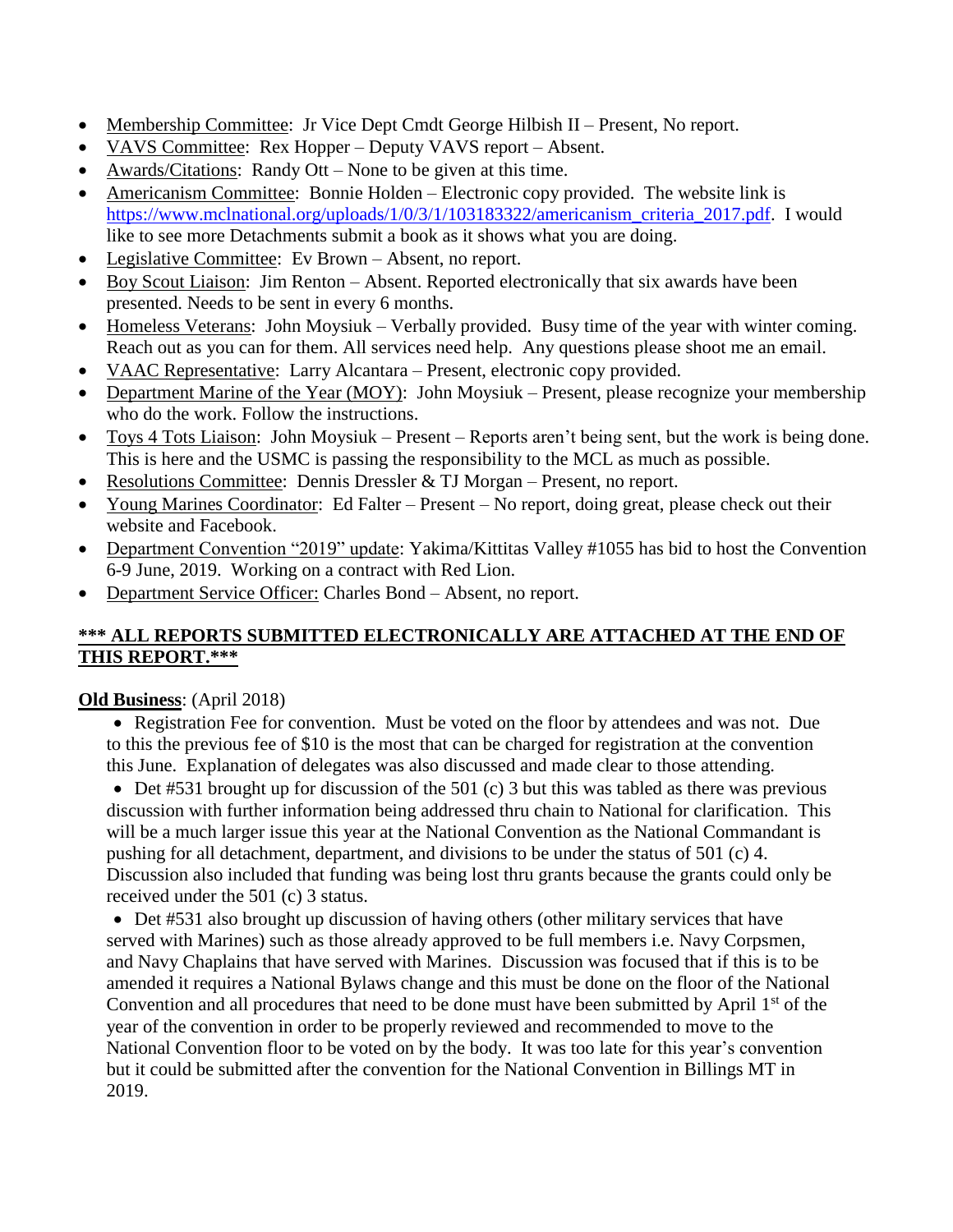• Discussion of fees that are adjusted by National on the New Transmittals and recommendation that the department also do the same adjustment. All agreed that we should do this.

• Late fee for registration to our Department Convention is too steep at \$25. This late fee was primarily set up to cover name tags. This was sent back to Convention committee for review.

• Motion on the floor to make a line item for our Department budget to cover the \$50 fee for the Department of Washington Veteran Legislative Counsel so there is no further fees being paid out of the pockets for those attending this counsel. Motion was approved.

### **New Business**:

• Don Nilson brought forth a new National History and Anniversary Committee about our MCL members to document their stories.

# **Good of the League**:

- NWD NVC TJ Morgan brought forth discounts for veterans in the MCL Library. Good deals.
	- o Bylaws on the National level are now being published since the Convention rewrites. Possibly available within the next month. This means Detachments/Departments will have to update/create their Bylaws.
	- o Trademark involving the EGA requesting permission to use the emblem when you are making money from the sales with the EGA.
	- o Delta Dental working on grants for scholarships.
	- o National is working on a convention app for schedules.
	- o Glock is back supporting the MCL with raffles. Tickets will be in Semper Fi.
- Commandant Holden presented awards to Detachments for their work from National Jr. Vice o 336, 504, 586, 897, 1043, 1451, 1055 & Dept. of Washington.

# **Announcements**:

- 2019 MCL Mid-Winter Fredericksburg, VA, Feb 28 March 2, 2019.
- 2019 Department Spring Staff Meeting Yakima, April 5-6, 2019.
- 2019 Department Convention Yakima, June 6-9, 2019.
- 2019 MCL National Convention Billings, MT, August 4-10, 2019.
- 2019 NWD Conference Spokane, September 13-14, 2019, Fairfield Inn.
- 2019 Department Fall Staff Meeting Yakima, October 4-5, 2019.

**Closing Ceremony**: Closed by Department Commandant Bonnie Holden

- o **Commandant**: "There being no further business, we will proceed to close."
- o **Commandant**: "Sergeant-At-Arms, Retire the Colors."
- o **Sergeant-At-Arms**: "Aye, Aye Ma'am." (Hand Salute)
- o **Commandant**: "The Chaplain will lead us in prayer."
- o **Chaplain**: (leads prayer and closes Bible)
- o **Commandant**: "Senior Vice Commandant, perform the last duty of your post."
- o **Senior Vice Commandant**: "Marines, the Department of Washington thanks you for your attendance, and requests you to secure new members, and further, that you favor us at every future meeting with your presence so far as your circumstances will permit."
- o **Commandant**: "Sergeant-At-Arms, declare this meeting of the Department of Washington, Marine Corps League officially closed."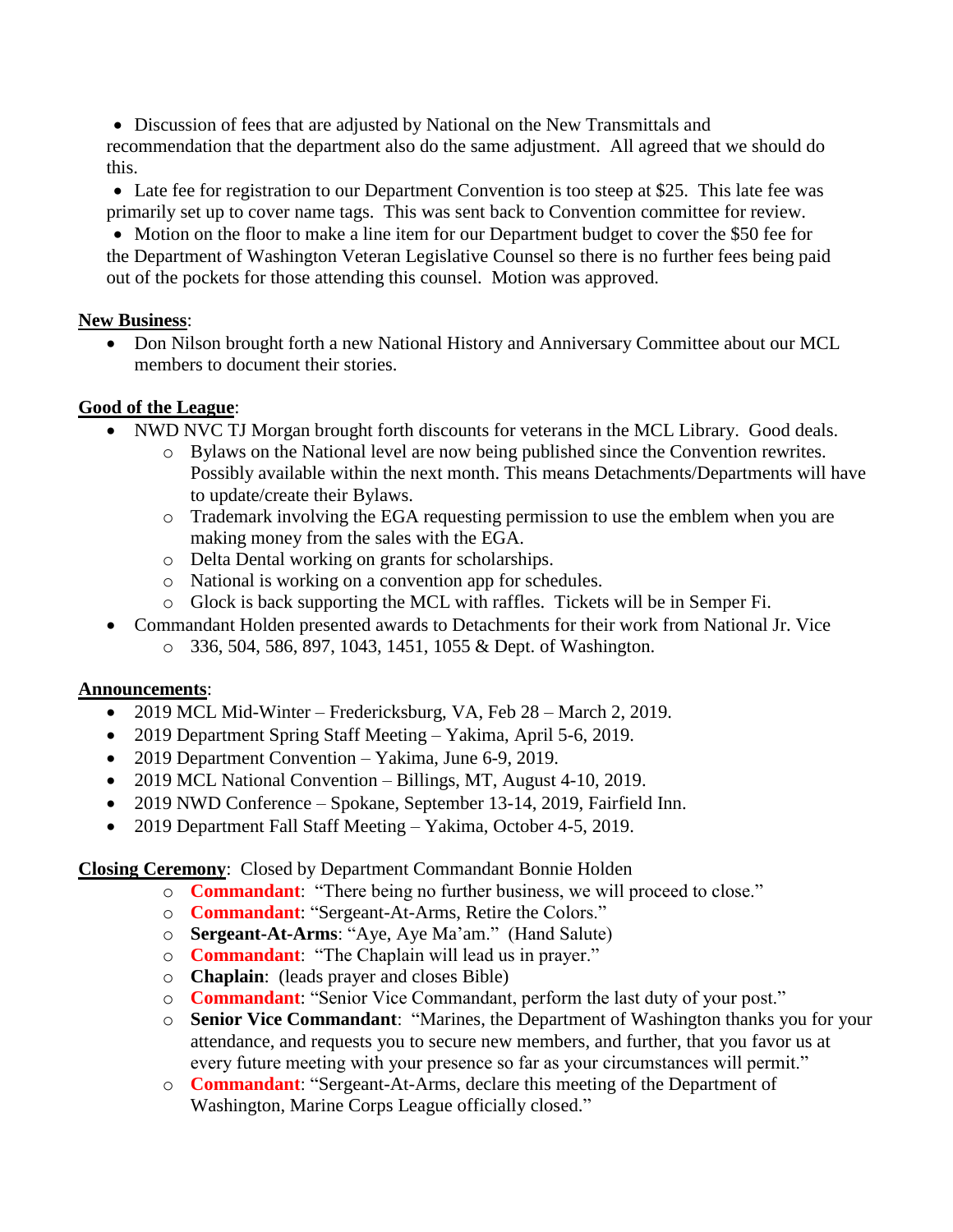o **Sergeant-At-Arms**: "By authority of the Department of Washington Commandant, Marine Corps League, I declare this meeting officially closed until the Department Spring Staff Meeting in Yakima on April 6th at 1000, when it will be reopened for the transaction of official business."

### **Detachment Representatives Present at this Department Muster**:

- Puget Sound Det. #336: YES
- Tri-Cities Det. #337: YES
- Twin Harbors Det. #442: NO
- Olympia Det. #482: YES
- Pierce County Det. #504: YES
- Olympic Peninsula Det. #531: YES
- Melvin M. Smith Det. #586: YES
- Columbia River Det. #826: YES
- Mt. St. Helen Det. #889: NO
- Mt. Olympus Det. #897: YES
- Skagit Valley Det. #1043: YES
- Yakima Kittitas Valley Det. #1055: YES
- Cpl Joseph P. Bier Det. #1119: YES
- Maj. Megan McClung Det. #1210: NO
- Capt. Daniel B. Bartle Det #1335: NO
- Col. Richard Francisco #1451: YES
- **30** MCL Members in attendance.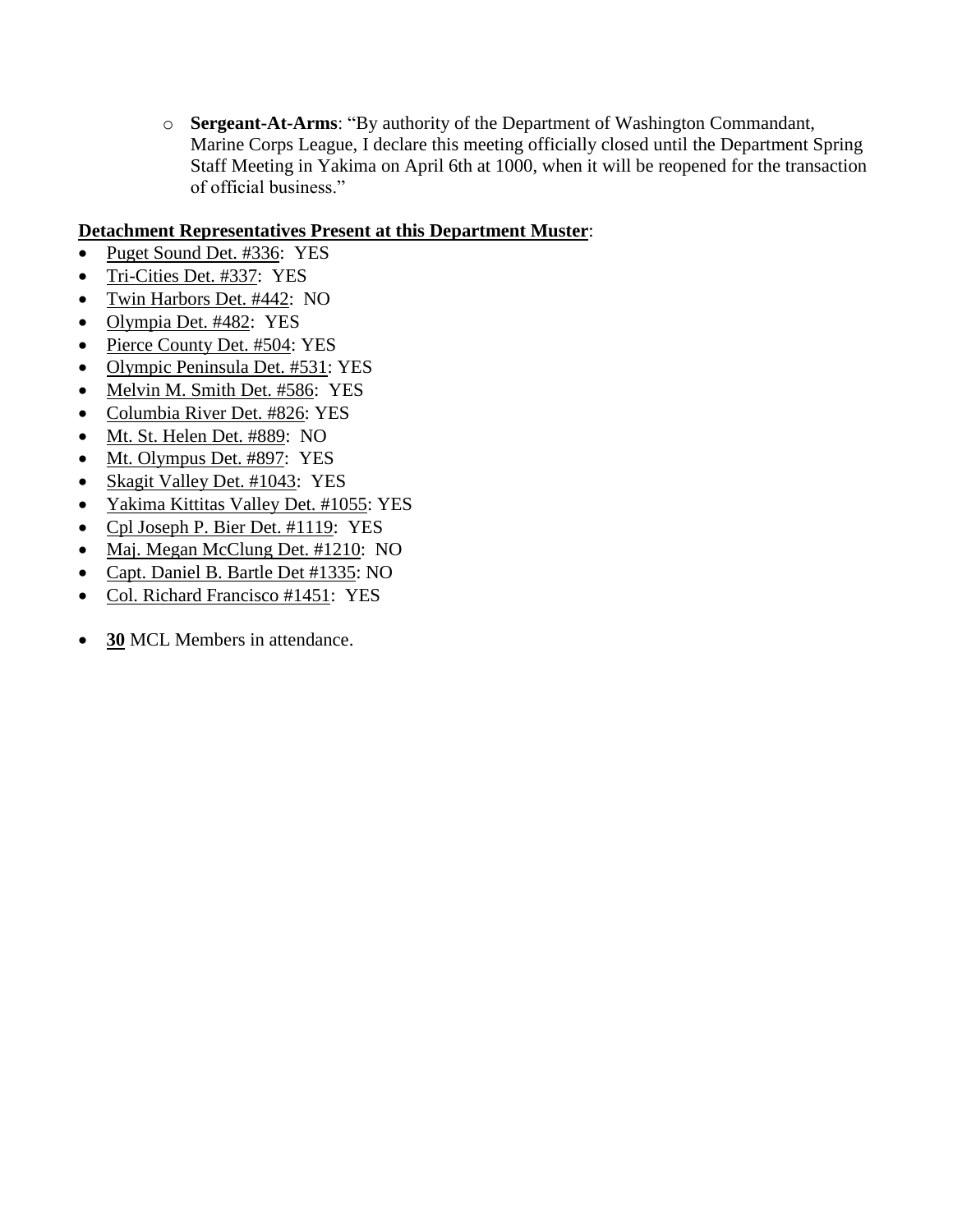### MARINE CORPS LEAGUE PIERCE COUNTY DETACHMENT #504

October 13, 2018

Since the meeting in Department Convention the following has occurred:

We currently have 85 members and associates, 54 are life members, 30 annual members 3 are in arears and 1 active duty honorary. We have recruited one new member and received a transfer from Idaho.

The Annual Department "Rock" Ceremony was held on August 25th, LtCol James Beal USMC, Commanding Office, I & I Staff 6th ANGLICO at JBLM, was the guest speaker. The Color Guard and the Rifle Detail was provided by the Security Battalion from Bangor. The Puget Sound and Pierce County Detachment members, along with the Seattle Young Marines unit participated in the ceremony. Next year's ceremony will be on the 31st of August.

We have awarded 2 Eagle Scouts their Good Citizenship certificate.

The Detachment was in attendance for CLB-23's Family Day held on the 9th of September. We talked to the Marines about the Marine Corps League and the benefits of joining.

We will hold a Marine Corps Birthday Ball on the 10th of November; we have invited the 336 & 531 Detachments.

Gearing up for this year's Toys for Tots campaign.

Respectfully Submitted,

Charles Ames Commandant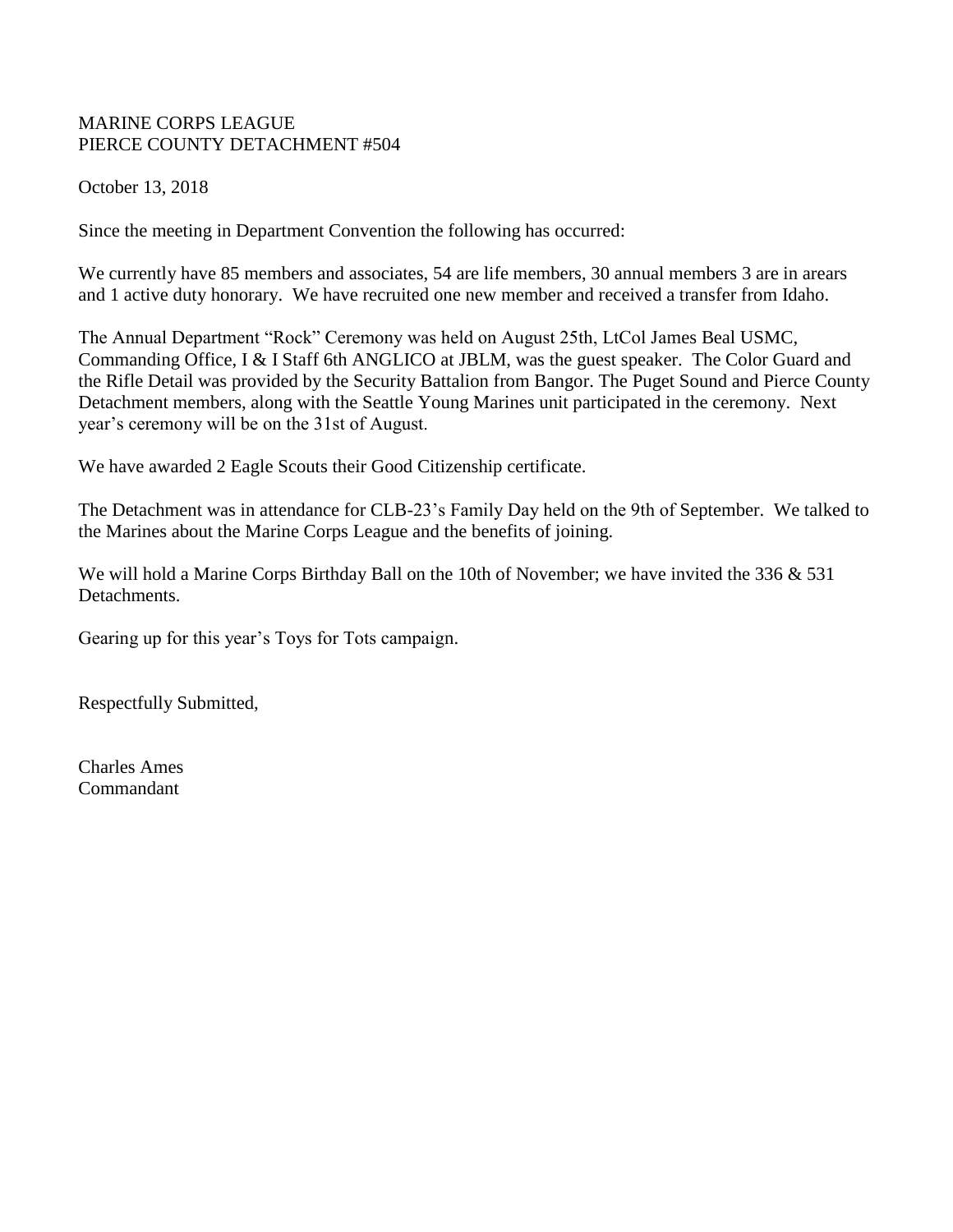# Col. Richard "Buck" Francisco Detachment #1451 Report at 13 October Business Meeting of the Department of Washington

- Strength as of 12 October is 33 (31 Regular and 2 Associates) of which 16 are either PLMs or have paid. Transmittals have been submitted to Dept Paymaster Hauser.
- Activities:
	- o Commandant Gabelein and Adjutant/Paymaster Nilson attended the Dept Convention in June.
	- o Early June 2018 presented a \$1,000 scholarship to an outstanding graduate of South Whidbey High School.
	- o 30 June and 1 July: raised \$7,100 for 2019 scholarships.
	- o 3 July: Presented the colors at the Celebrate America event preceding the fireworks display at Freeland beach.
	- $\circ$  4 July: Lead the Maxwelton 4<sup>th</sup> of July parade.
	- o 21 July: Lead Whidbey Island Fair parade
	- o 8 September: Presented colors for the final Major Megan McClung Race in Oak Harbor
	- o 7 October: Nine members rendered honors for deceased Army vet Al Bowers
	- o Toys-for-Tots program underway with awareness raising activities.
- Detachment VAVS Officer active several days each week with the Whidbey Veterans Resource Council.

Respectfully submitted, Don Nilson Adjutant/Paymaster Detachment 1451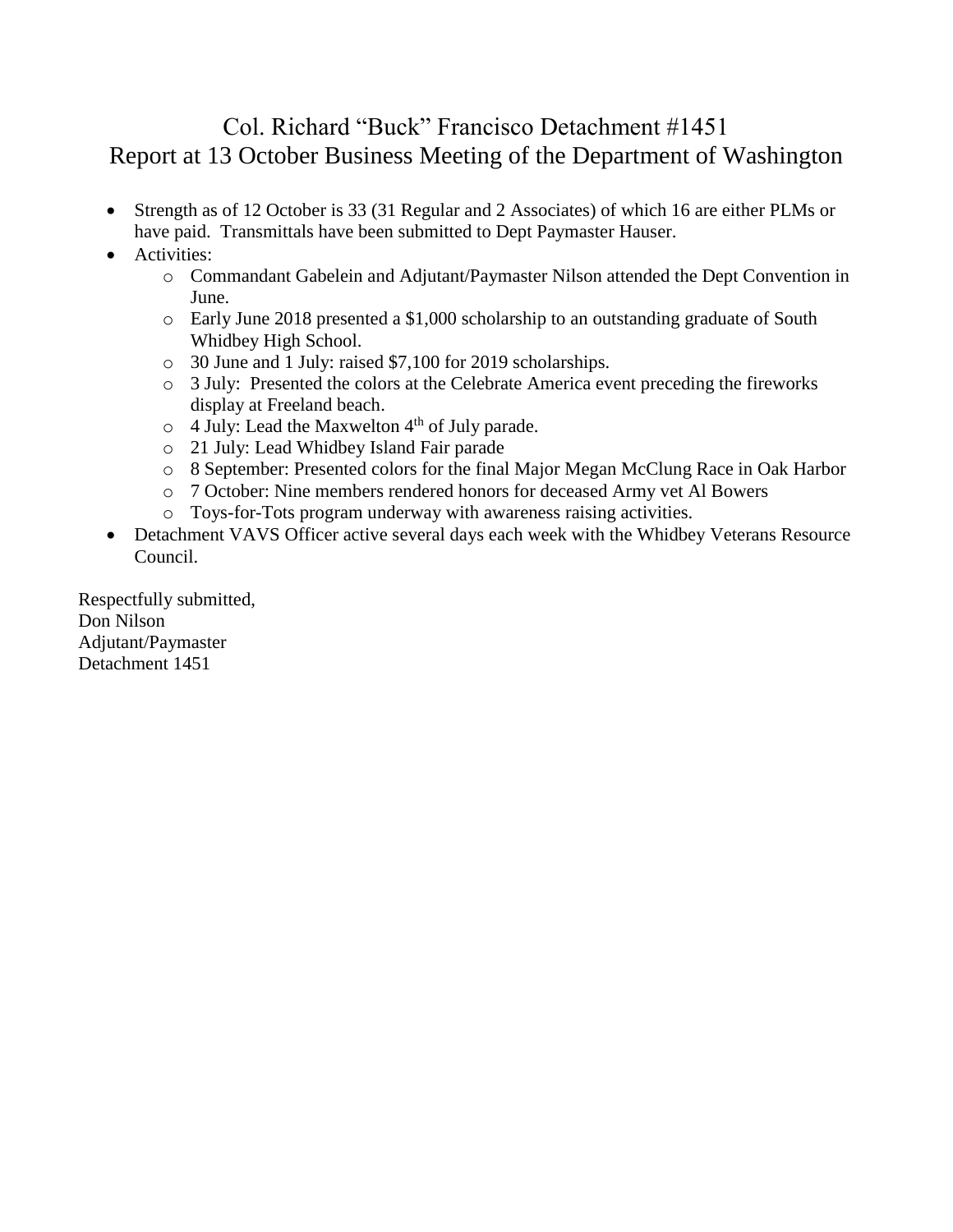#### **October 9, 2018**

- **From:** Commandant, Olympic Peninsula Detachment 531
- **To:** Commandant, Department of Washington
- **Cc:** Adjutant, Department of Washington
- **Subj:** Commandant's Report, Olympic Peninsula Detachment 531, October 2018

**Period Covered:** June 7, 2018 to October 13, 2018

#### **June 2018**

• 06/07/18 - 06/09/18: Olympic Peninsula Detachment 531 co-hosted the Department of Washington 2018 Annual Convention in Silverdale, WA along with Puget Sound Detachment 336.

#### **July 2018**

• 07/12/18: Detachment 531 Marines attended the commemoration of the 50<sup>th</sup> Anniversary of the Swearing-In Ceremony of the Evergreen State Platoon at the Capitol Rotunda in Olympia, WA. Vietnam Veteran Mike Parker of Detachment 531 was a member of the Evergreen State Platoon, which consisted of 88 recruits from across Washington State that attended recruit training at MCRD San Diego together in 1968.

#### **August 2018**

- 08/18/18: Detachment 531 Marines participated with the "poolees" from the U.S. Marine Corps Recruiting Office in Silverdale, WA on a working party cleanup of the Kitsap County Fairgrounds, in anticipation of the Kitsap County Fair. The Detachment also provided lunch for all the attendees at the working party.
- 08/20/18: Detachment 531 reserved ten (10) rooms for the Marine Corps League 2019 National Convention in Billings, MT.

#### **September 2018**

- 08/31/18 09/02/18: Provided security for the Bremerton Blackberry Festival, earning money for the detachment.
- 09/22/18: MODD members from Detachment 531 attended the Pound 211 Growl in Fife, WA.
- 09/26/18: Participated in planning meeting for this year's Toys for Tots Campaign for Kitsap and north Mason Counties.
- 09/29/18: Participated in the Veterans' Stand-down at Sheridan Park Community Center in Bremerton. Provided sleep systems to 37 homeless Veterans, as well as coats, backpacks and other items.

#### **October 2018**

- 10/05/18: Detachment Marines delivered \$200 worth of arts and crafts supplies to the Washington Veterans Home in Port Orchard, WA in response to a request for assistance with those supplies.
- 10/13/18: Detachment Marines attended the Department of Washington Fall Conference in Yakima, WA.

Respectfully submitted,

*Bob Schneider*, [shortround@wavecable.com,](mailto:shortround@wavecable.com) 360-710-7355

Commandant, Olympic Peninsula Detachment 531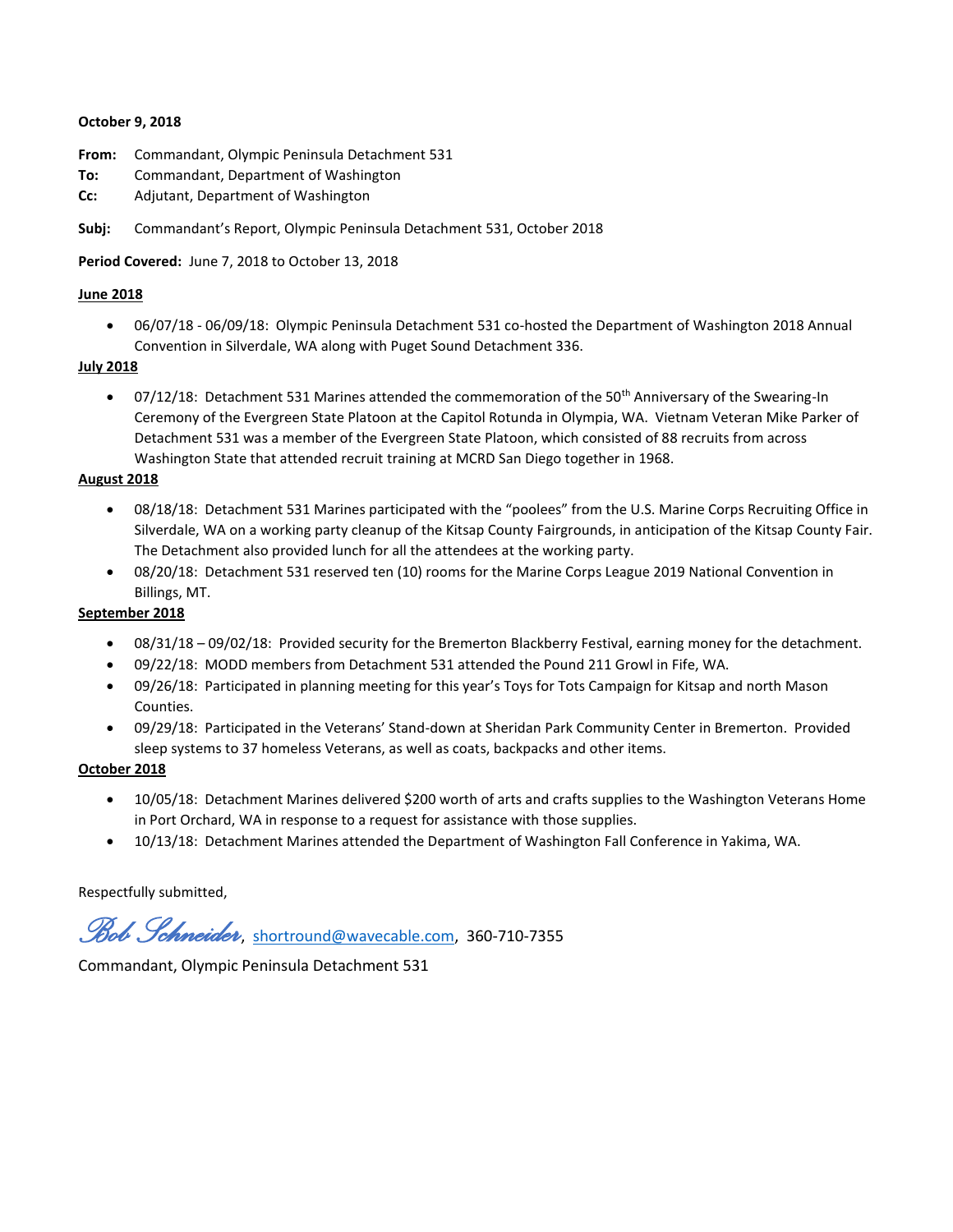2018 Commandant's Report Skagit Valley Detachment #1043 Marine Corps League

On June 19, 2018 Lee Schuirman was installed Commandant of Skagit Valley Detachment #1043 on his 72nd birthday

The League participated in the 4<sup>th</sup> of July Logger Rodeo parade in Sedro Woolley WA.

On August 10<sup>th</sup>, detachment 1043 sponsored a hole at the annual Skagit County Boys and Girls Club Golf Tournament. We also man the Chipping contest area where participating golfers have 3 chances to get their gold balls into a Toys 4 Tots bin.

On August 18th held our annual Marine Corps League picnic was held at Lee Schuirman's lake property at Big Lake. Because of bad weather with lots of rain the picnic was lightly attended with only 17 or 18 Marines present.

On August 25<sup>th</sup> we partnered with the Skagit Valley Herald Christmas Fund and held our annual fund raising concert for our Toys 4 Tots program. The League served hamburgers and salmon to benefit our scholarship program.

At our Sept 19<sup>th</sup> meeting, Mark Gorman honored us with his presence and spoke on future activities at the state Marine Corps League level. We set a finance committee to handle distribution of funds as needed. Plans were made for an upcoming Memorial service for one of our founding members who passed away. Master Gunnery Sgt. Bob McDaniels had been our paymaster for many years. Plans are being finalized for our upcoming Marine Corps Birthday Ball to be held at the Skagit Valley Casino on November  $10^{th}$ . The main menu will be prime rib or chicken.

Bob McDaniels' Memorial Service was held on Sept. 29<sup>th</sup> at Josephine Sunset Home in Stanwood, WA where he has lived with his wife for the last several years. He was 87. Marine Corps League 1043 was asked to furnish the guard, our chaplain, Steve Bruffy and Commandant Lee Schuirman conducted the per Marine Corps ritual. Several Marines that had served with Bob in the 2st Tank Division during the Korean War were in attendance. After the flag folding and taps were played, the flag was presented to his wife Rosemary. They had been married 62 years. Her first husband was a Marine and killed in Korea leaving her with 3 small children. She met Bob at a Marine Corps Birthday Ball, they married and had one more child. All four children were present at the service and spoke highly of their wonderful father. A toast to colors Bob had so faithfully served was given and the entire group sang all 3 verses of the Marines Hymn.

Detachment 1043 is getting ready for our annual Toys 4 Tots program. We serve all of Skagit County. Our Toys 4 Tots truck is in 2 Christmas parades' Anacortes and Sedro Woolley, and is used by many businesses. This is a big team effort gathering and distributing all the toys.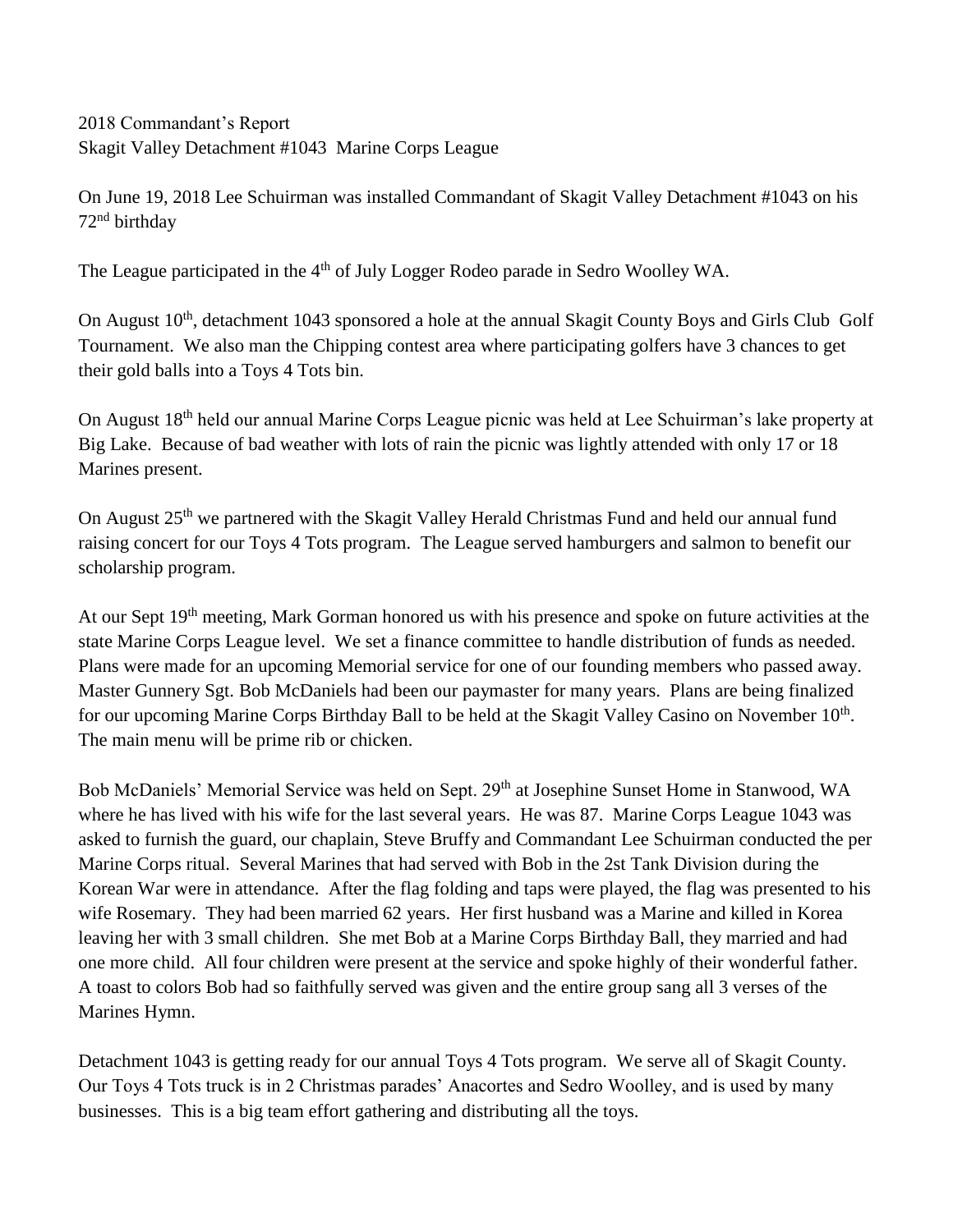We have been working with our County Commissioners and other organizations in setting up a Veterans Memorial Park honoring all veterans with Skagit County roots.

For many years on Memorial Day, Marine League 1043 has been the Honor Guard at three Skagit County cemeteries, Pleasant Ridge Cemetery at 9:00, Hawthorne Cemetery at 11:00 and Mount Vernon Cemetery at 1:00. We do the flag presentation, flag folding, taps and a Toast to the Colors our fallen brothern have so faithfully served.

Respectfully submitted

Lee Schuirman Commandant Marine Corps League 1043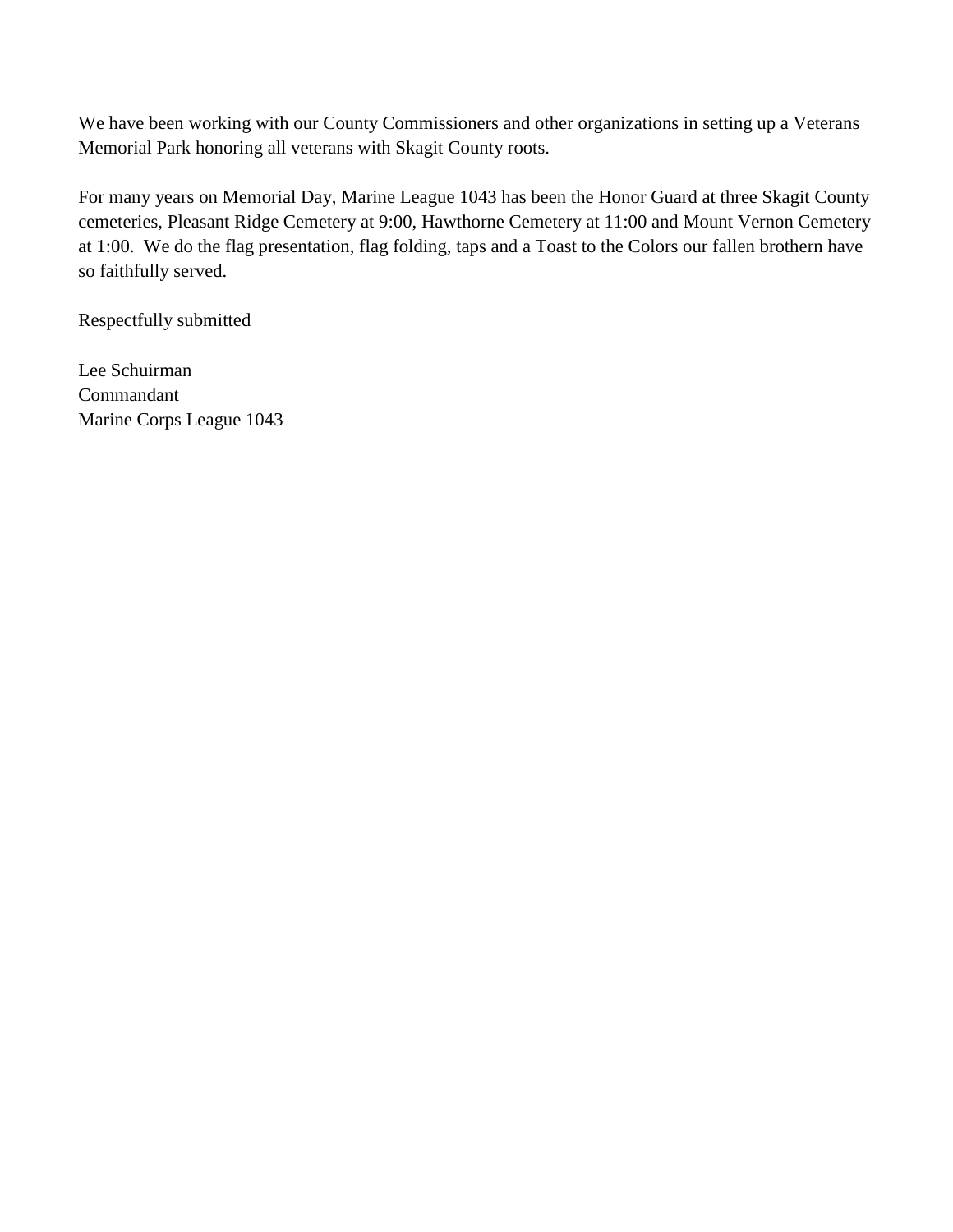#### **COLUMBIA RIVER DETACHMENT #826**

DEPARTMENT OF WASHINGTON, MARINE CORPS LEAGUE Est. 28 September, 1992 Mail: PO BOX 2685 Vancouver, WA 98668-2685 MEETING: 1900 @ Elks Lodge 823 11605 SE McGillivray Blvd, Vancouver WA 98683-5203 EIN: 91-1647649 Secretary of State: UBI# 601492208

#### **BOARD OF TRUSTEES & Appointed Officers**

Cmndn't Bill Hauser; Sr. Vice Cmndn't Lynn Bolte ; Jr. Vice Cmndn't Henry Lasch; Judge Advocate Lucian Baker; Jr. Past Cmndn't: Bill Cason

10/08/2018

To: Bonnie Holden, Department of WA Commandant

cc: Randy Ott, Department of WA Adjutant

From: Bill Hauser, Commandant

Subj.: Columbia River Detachment Activities

The Columbia River Detachment meets monthly at the Vancouver Elks lodge on the second Thursday of the month at 1900. Our members are keeping busy in the community through several areas. Our normal business meetings will be every other month and the other months will be used for guest speakers, planning events or socializing.

**Website -** Marine Pete Thornton continues to edit the Detachment newsletter and maintain the Detachment website. Our new website address is [MCLeaguecrd826.org](https://eur01.safelinks.protection.outlook.com/?url=http%3A%2F%2Fwww.MCLeaguecrd826.org&data=02%7C01%7C%7C9acee5c28f754d3bdc4b08d5999c3401%7C84df9e7fe9f640afb435aaaaaaaaaaaa%7C1%7C0%7C636583818519814582&sdata=tuot%2F5uP8a5ZC33tBkLbbbhdpPF%2F4uklTCrzgIHY9GI%3D&reserved=0)

**Color Guard** - Our Color Guard is operating on a limited basis due to a shortage of members. We continue to look for volunteers from within the Detachment.

**Annual Marine Corps Birthday Dinner** - We are again holding our annual Birthday celebration at the American Legion Post 14 in Vancouver Washington. 1700 Social hour, 1800 Commandants message/cake cutting, 1830 Dinner.

**MCL Training Program** - We continue to offer our Marine Corps League training program. We continue to use the system that our training Officer (John Stofiel) has designed based on old MCI program It is a good way to learn the material and I highly recommend other Detachments adopt it for their use.

**Prestige Nursing Home** - Our Detachment continues our partnership with the Vancouver Elks to offer free lunch for the residents on the third Friday of each month.

**Recruiting** - We continue to make appearances throughout the community with our members and a table top display, designed and built by our past Jr. Vice Commandant. We continue to make contacts with Marines throughout the area whenever the opportunity arises.

"Once A Marine Always a Marine

In Memory Of Lieutenant General John A. Lejeune, Our First National Commandant

**VAVS** - Our VAVS program is running very strongly. Detachment members continue to make a difference by manning information desks, transporting patients from their cars to the hospital in carts, and selling popcorn.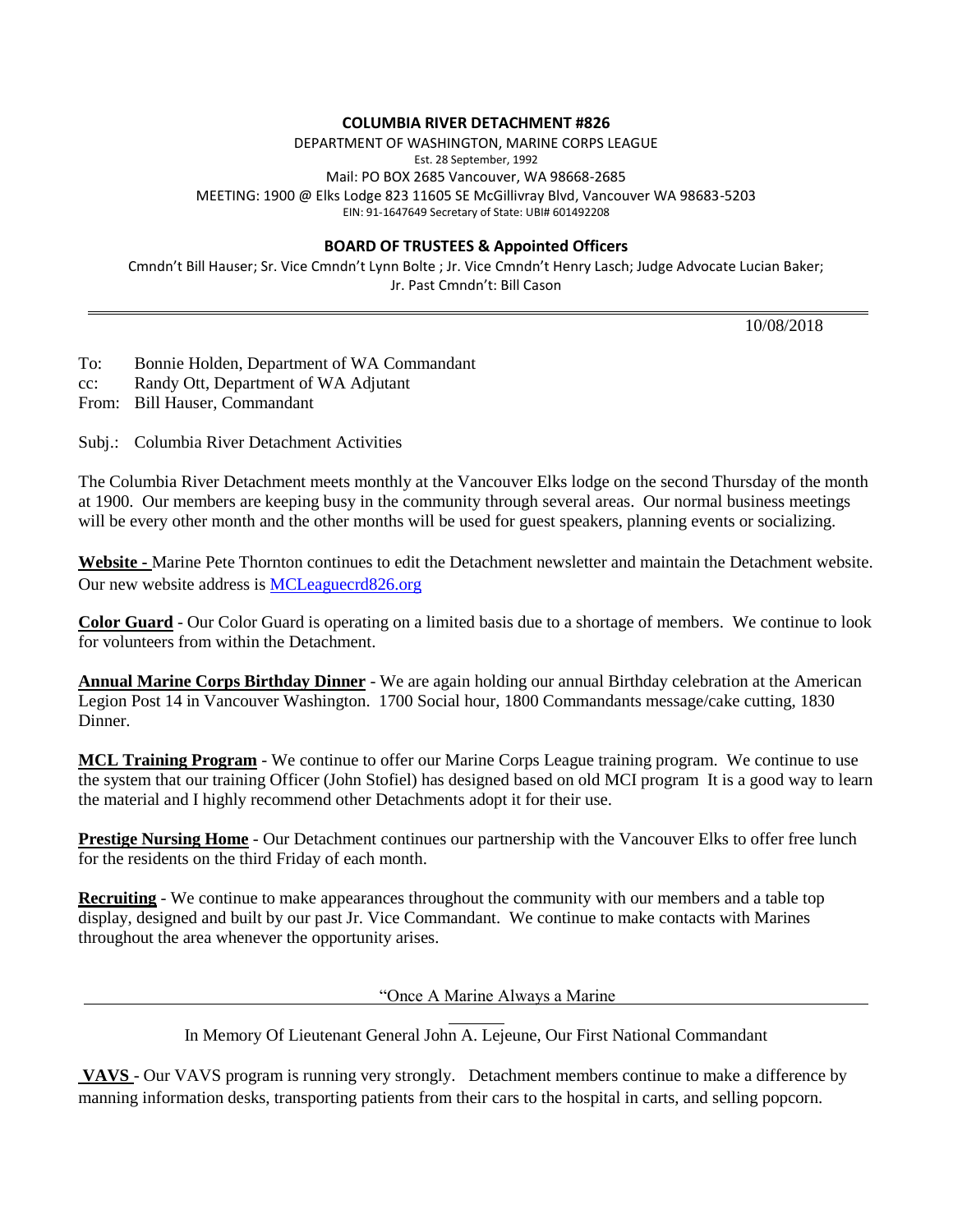**Veterans Day** - Again we are entered to march in the Vancouver Veterans Day Parade at 1100 on Saturday November 10<sup>th</sup> 2018. We will be joined by members of our Auxiliary and the Lewis and Clark Young Marines.

**Other activities** - The Detachment is involved Clark County Veterans Advisory Board, Marine Corps Coordinating Council, Clark County Veterans Assistance Center, Community Military Appreciation Committee, and Toys for Tots.

We just completed a community service/fundraiser at a local car wash. We partnered with the Young Marines again to tap into their youth and energy. Members of the Detachment manned a information table inside in the lobby contacting prospective members.

We are discussing Marine Corps Red polo shirts for the detachment… difficult time finding desired color but still working on this. Many members are not able to facilitate the purchase of MCL uniforms and this would be a means to coordinate us into similar dress for events

#### **Upcoming Events:**

**Annual Detachment Marine Corps Birthday Dinner - 09 November 2018 Vancouver Veterans Day Parade - 1100, 10 November 2018 Marine Corps Birthday - 10 November 2018**

Respectively Submitted,

Bill Hauser, Commandant Columbia River Detachment 826, Dept. of WA, Marine Corps League.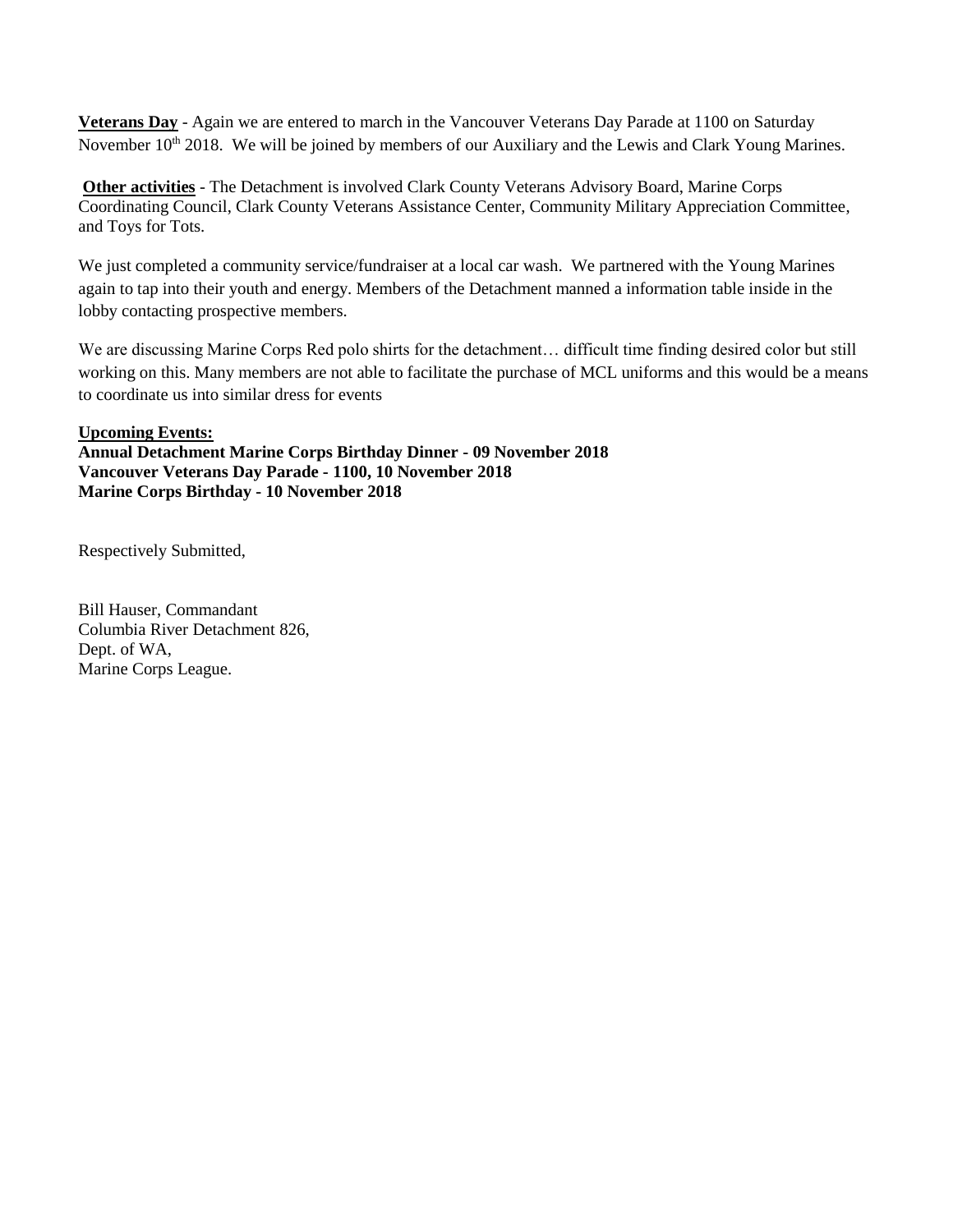To: Marine Bonnie Holden, Commandant From: Marine Dennis Dressler Subject: Chaplain's Report Date: 13 October, 2018

 Since the report at Department Convention I have received notice that the following Marines had passed away.

| Theodore (Ted) Reynvaan | May 13, 2018    | <b>Twin Harbors</b> |
|-------------------------|-----------------|---------------------|
| Richard (Dick) Cease    | July 29, 2018   | Melvin M. Smith     |
| Timothy E Savage        | August 5, 2018  | Melvin M. Smith     |
| Charles J Louviere      | August 11, 2018 | Columbia River      |

Additionally I have received notice that one of our Marines who had been reported as having passed away was, in fact, alive.

| Norman (Doc) Leeson | reported as having passed in 2017 Grays Harbor |  |
|---------------------|------------------------------------------------|--|
|                     | was discovered to be in a (nursing) home       |  |

I serve as my Detachment's Chaplain.

At the Annual Northwest Division Staff Conference I was appointed as the NWDiv Vice Commandant T. J. Morgan's Chief of Staff.

During this timeframe I have participated on the Melvin M. Smith Detachment's Honor Guard that has done numerous funerals at Washington State Veteran's Cemetery in Medical Lake, Washington as well at other cemeteries.

I actively participate as a Mentor with Spokane Veteran's Forum that is an adjunct to the Spokane County Veteran's Court. Presently the Forum has the lowest rate of recidivism rate (13%) of any Vet's Court Program in the United States; we are being used as a model for other jurisdictions.

Washington Department of Veteran's Affairs has certified me (after training) as a "Peer to Peer" Mentor. While Mentors in this program can provide access to, and assistance with, various programs that are available to veterans. The primary focus of the program is suicide prevention.

Very respectfully,

Dennis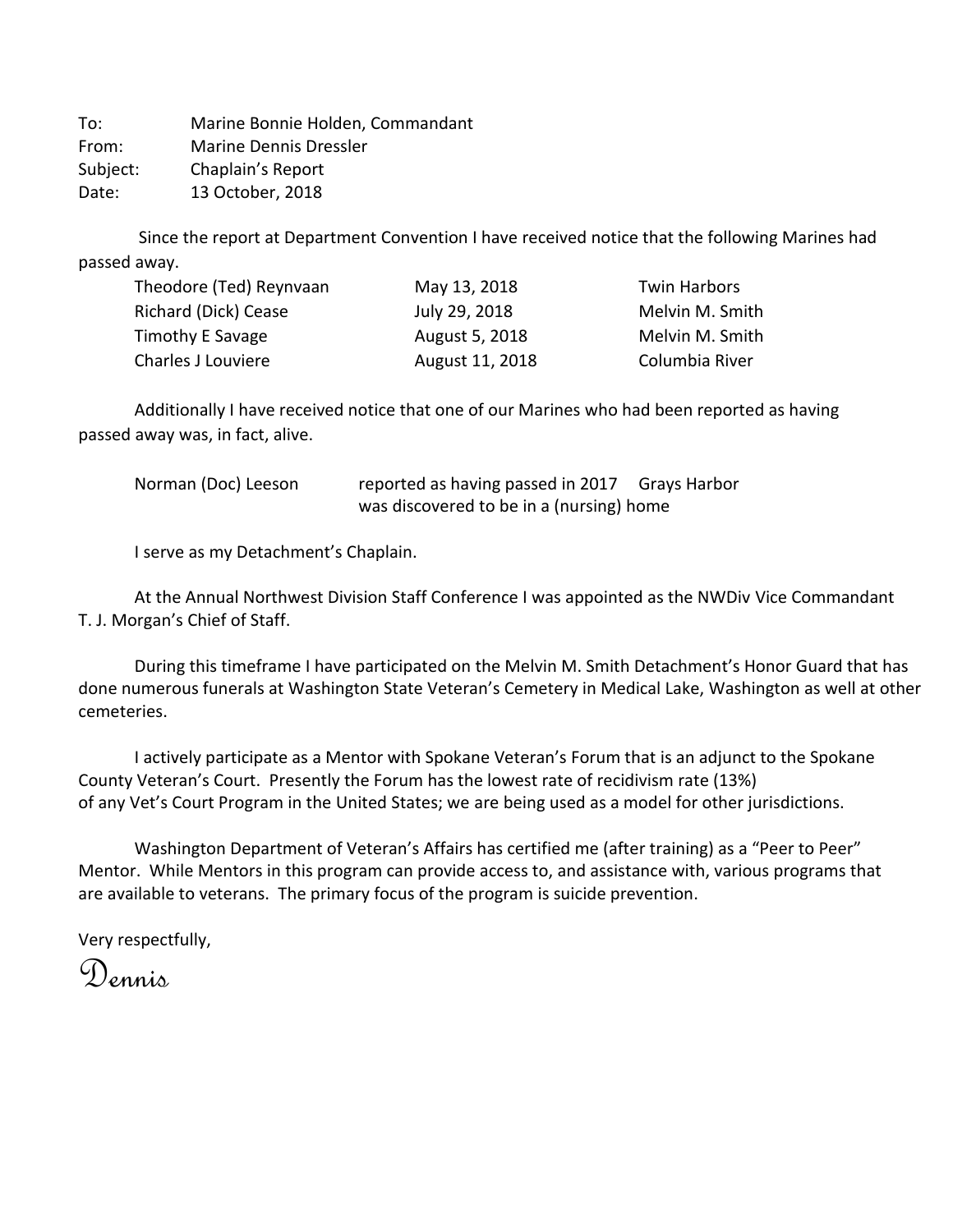October 13, 2018

| TO: | Bonnie Holden, Commandant                 |
|-----|-------------------------------------------|
|     | Washington Department Marine Corps League |

FROM: Larry Alcantara, Vice Chair Governor's Veterans Affairs Advisory Committee

#### SUBJECT: Governor's Veterans Affairs Advisory Committee - Fall 2018 Status Report

The Veterans Affairs Advisory Committee (VAAC) is a seventeen-member committee appointed by the Governor. Each member is appointed to a term of four years. Veterans are recommended for appointment to the VAAC by the leadership of nationally recognized Veteran Service Organizations active in Washington State, and two members are appointed as veterans at large.

The VAAC serves in an advisory capacity to the Governor and the Director of the Washington State Department of Veterans Affairs. Members divide into small groups and plan Town Hall meetings in locations across the state. Town Hall meetings serve two purposes:

1) To provide a forum for veterans and their families to learn about the services and resources available in their own communities.

2) To educate VAAC members on issues that are important to veterans and their families across the state so that the VAAC can share this information with the WDVA Director and the Governor.

As my second year, of a four-year appointment, on the Governor's Veterans Affairs Advisory Committee (VAAC) is entering the fourth quarter it is timely to reflect on the past year's activities.

### *2018 Accomplishments*

- I was appointed by Governor Insee effective March 7, 2017 to July 20, 2020.
- I attended all committee and leadership meetings since September 2016
- The VAAC established three goals for mission success, namely, survey veterans to identify needs, develop strategic plan to carry out mission and the recruitment and retention of VAAC membership. VAAC met all 2018 Goals with adequate level of success. I took the lead role in writing the draft strategic plan which was finalized by the leadership team and staff participation. Town Hall meetings schedule for 2018 are as follows:
- October 18, 2018 Burlington, WA
- November 15, 2018 Sequim, WA
- September 20, 2018 Commander's Call (Co-Chair)
- $\bullet$  July 12, 2018 Omak, WA (Co-Chair)
- May 3, 2018 Pullman, WA (Co-Chair)
- March 22, 2018 Ephrata, WA (Co-Chair)
- Other activities included, but limited to:
- Served as an evaluator for "2018 Outstanding Service to Veterans Awards".

• Attended the "Serving those who Served" Conference, (training VSO's) Wenatchee (July 2018) Represented the VAAC at numerous patriotic events including, but not limited to:

• Presented 2018 Outstanding Service to Veterans Award (State Legislature, Seahawks VMAC, Everyone for Veterans)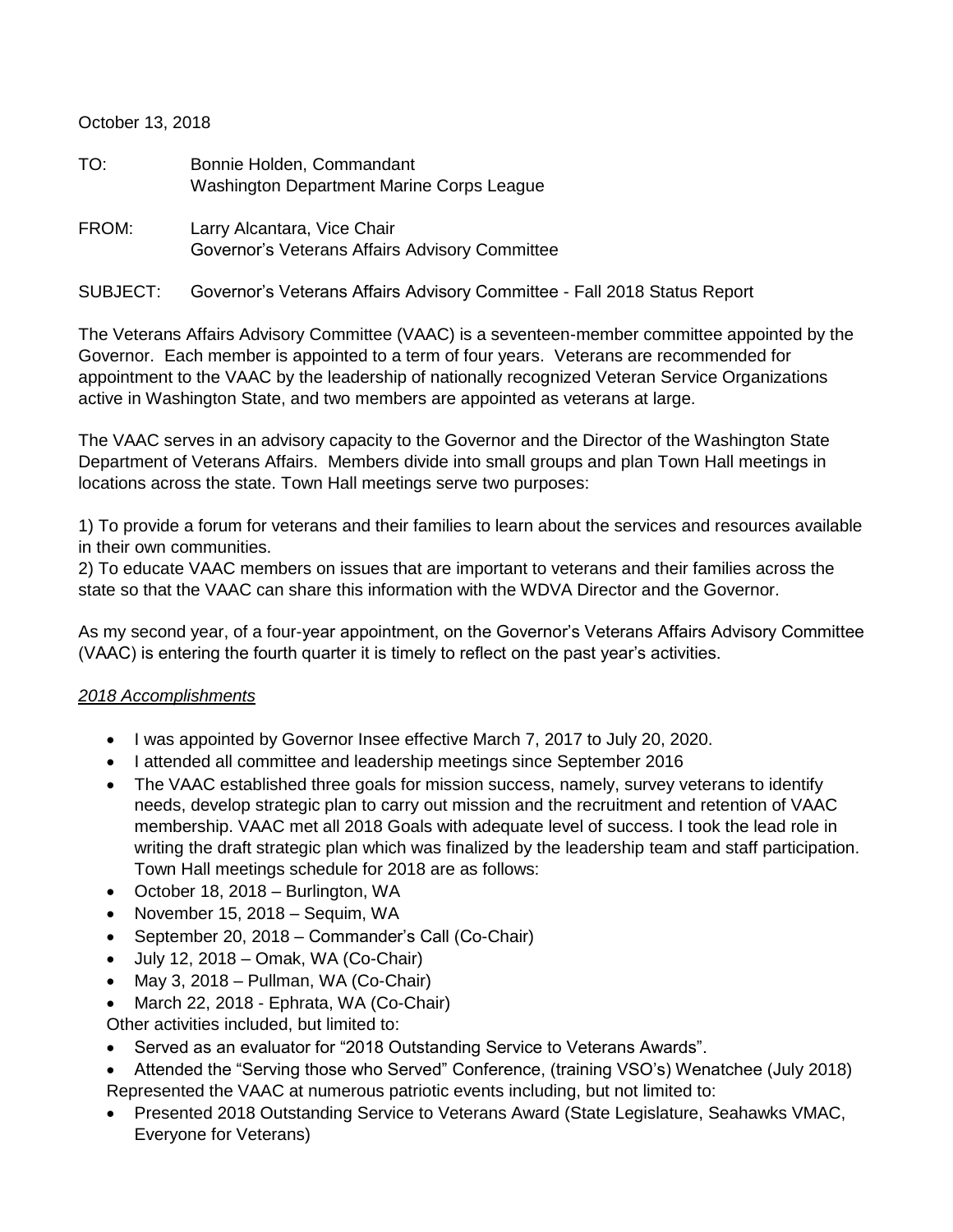- Master of Ceremonies for Ambassador for Peace Medal Presentation to Korean War veterans
- Vietnamese/American War Memorial Ribbon Cutting
- USMC Evergreen Platoon 50th Anniversary
- Military Transition Panelist, Shoreline Community College

As Co-Chair, played a key role in strategic planning, agenda development and providing committee leadership.

### *2019 Planning*

- A VAAC Committee meeting is scheduled for October 25, 2018 in Tacoma. The VAAC will review 2018 performance and establish priorities for 2019. A few *potential* priorities are: 1) establish the 2019 theme "Emotional Wellness" and, 2) enhance VAAC social media presence to make it easier for veterans to connect with benefits they earned and help to identify veteran needs.
- I accepted nomination for 2019 VAAC Chair; election to be held October 25, 2018.

It is my privilege and honor to serve the veterans of Washington State. I remain fully committed to serve the VAAC to the best of my ability.

Questions and comments may be sent to my email, [pinoy003@msn.com.](mailto:pinoy003@msn.com)

CC: Mark Gorman, Commandant, Puget Sound Marines Detachment 336 Charles Wharton, VAAC Chair Lisa Narciso, WDVA